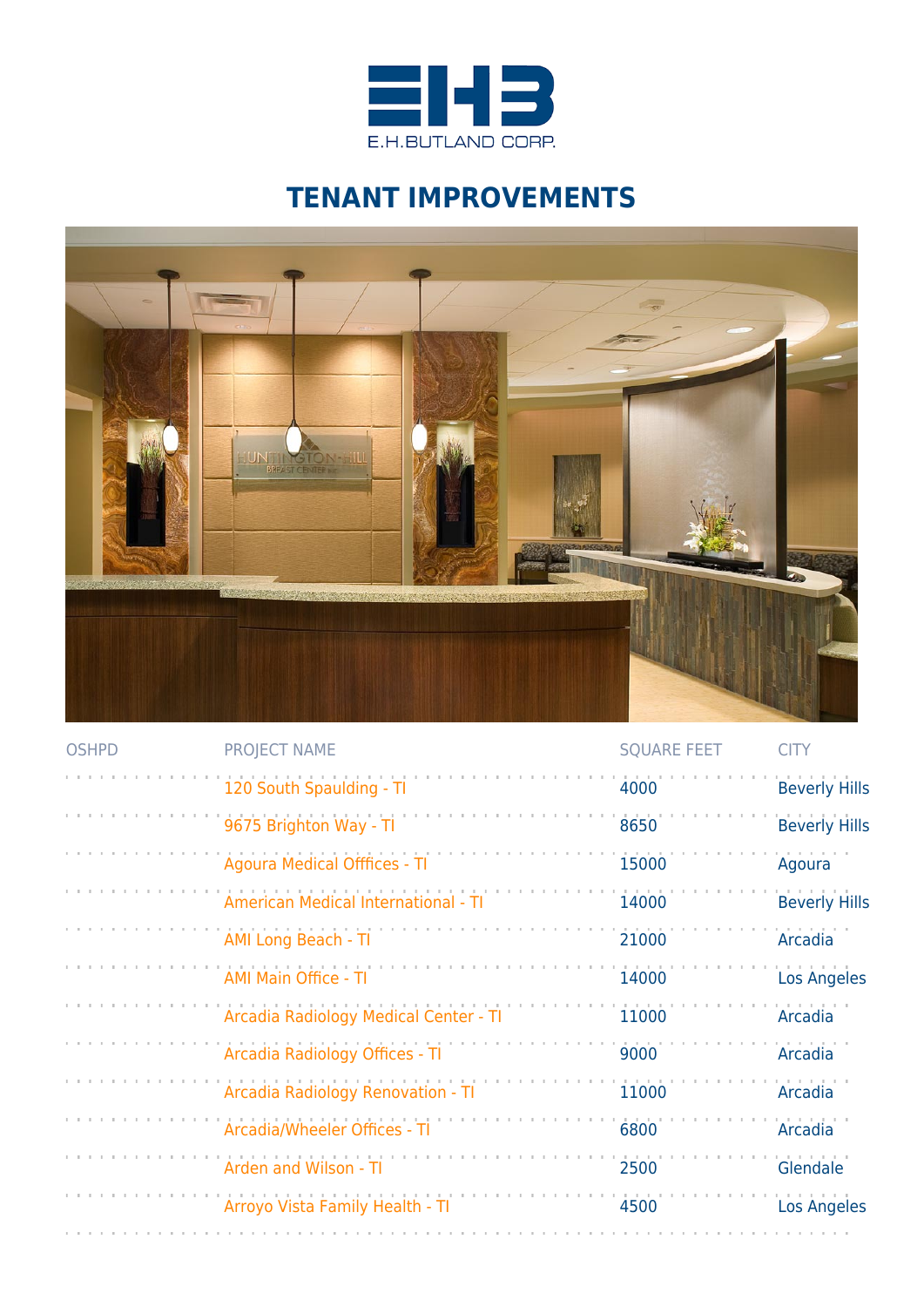| <b>OSHPD</b> | <b>PROJECT NAME</b>                                                                           | <b>SQUARE FEET</b> | <b>CITY</b>          |
|--------------|-----------------------------------------------------------------------------------------------|--------------------|----------------------|
|              | Aspen Administrative Offices - TI                                                             | 3500               | <b>Simi Valley</b>   |
|              | Aspen Center Simi Valley/ 1st Floor - Tl                                                      | 3000               | <b>Simi Valley</b>   |
|              | <b>Beverly Hills Medical Center - TI</b>                                                      | 16400              | <b>Beverly Hills</b> |
|              | Beverly Hills Medical Offices - TI                                                            | 14300              | <b>Beverly Hills</b> |
|              | Beverly Hills Medical Plaza - TI                                                              | 15000              | <b>Beverly Hills</b> |
|              | Biomat USA Inc. - Bakersfield I - TI                                                          | 12000              | <b>Bakersfield</b>   |
|              | Biomat USA Inc. - Bakersfield I Remodel - TI                                                  | 12000              | <b>Bakersfield</b>   |
|              | Biomat USA Inc. - Bakersfield II - TI                                                         | 9800               | Bakersfield          |
|              | Biomat USA Inc. - San Diego - TI                                                              | 30000              | San Diego            |
|              | Blue Cross - Long Beach - TI                                                                  | 10000              | Long Beach           |
|              | <b>Brighton Place - Tl</b>                                                                    | 6100               | <b>Beverly Hills</b> |
|              | <b>Bristol Park Medical Offices - T</b>                                                       | 12000              | Irvine               |
|              | <b>Cabrillo Radiation Center - TI</b>                                                         | 6500               | Santa Barbara        |
|              | Cardio Vascular Medical Group - TI                                                            | 3400               | <b>Beverly Hills</b> |
|              | Cardiovascular Medical Group - 11th Floor - TI                                                | 6500               | <b>Beverly Hills</b> |
|              | Cardiovascular Medical Group -7th Floor - TI                                                  | 6300               | <b>Beverly Hills</b> |
|              | Cedars Sinai 11th Floor - TI                                                                  | 3000               | <b>Los Angeles</b>   |
|              | Charter Hospital - Thousand Oaks - TI                                                         | 22000              | <b>Thousand Oaks</b> |
|              | Children's Hospital Lab - TI                                                                  | 14000              | <b>Los Angeles</b>   |
|              | the contract of the contract of the contract of the contract<br><b>CMC Medical Plaza - TI</b> | 31500              | Covina               |
|              | Courts and Records Credit Union - TI                                                          | 35000              | <b>Los Angeles</b>   |
|              | Discount Auto Parts - Reseda TI                                                               | 4000               | Reseda, CA           |
|              | Doctor Becker, Pasadena - TI                                                                  | 16400              | Pasadena             |
|              | Doctor's King and Bernstein - TI                                                              | 6500               | Encino               |
|              | <b>Doctor's Medical Offices - TI</b>                                                          | 22600              | <b>Los Angeles</b>   |
|              | <b>Doctors Onkin and Wilson - Ti</b>                                                          | 8400               | Encino               |
|              | Doheny Eye Foundation - Ti                                                                    | 7000               | <b>Los Angeles</b>   |
|              | Dr. Chao - 3rd Floor - Ti                                                                     | 2500               | Alhambra             |
|              | Dr. Fader - TI                                                                                | 2500               | <b>Encino</b>        |
|              |                                                                                               |                    |                      |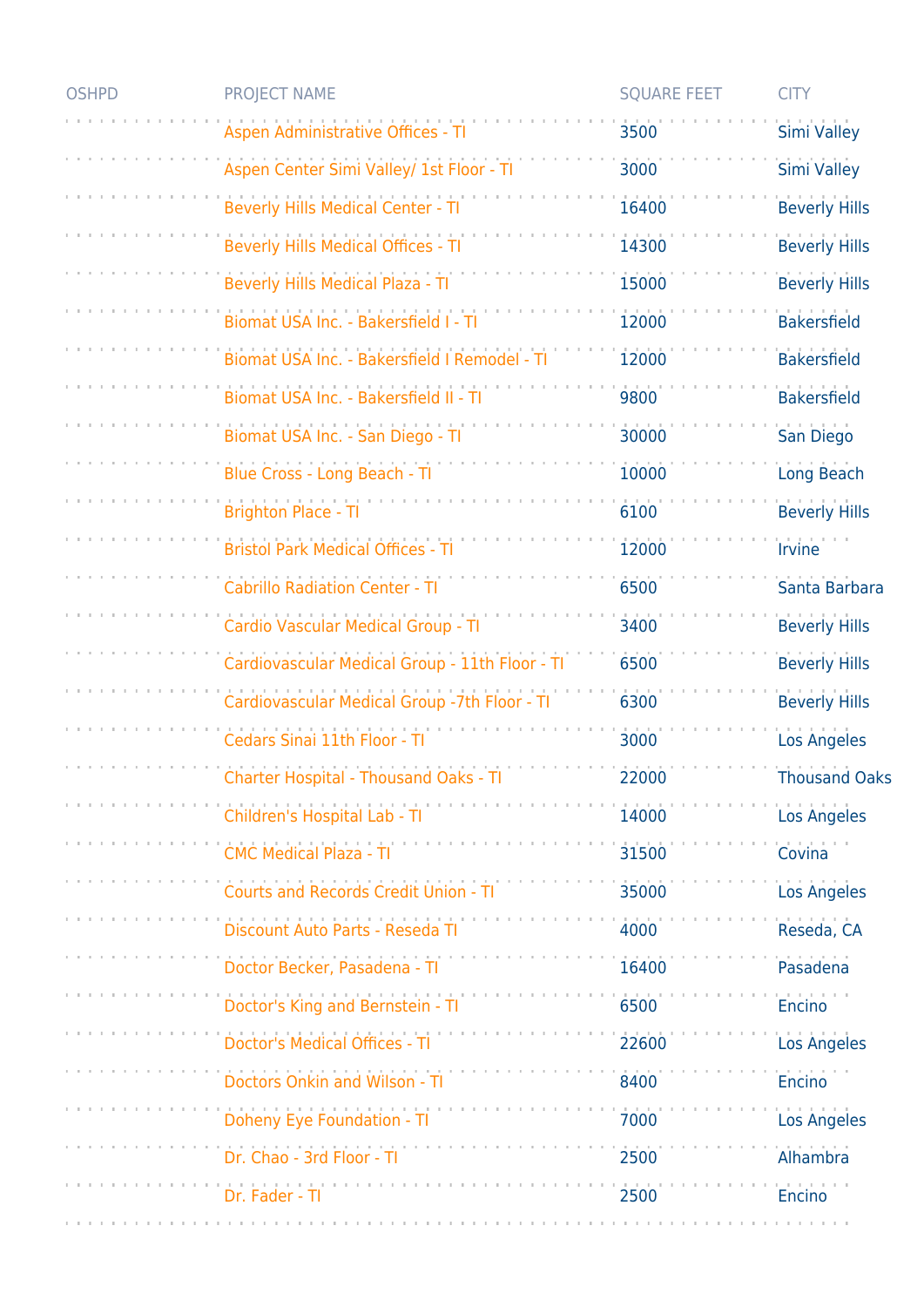| <b>OSHPD</b> | <b>PROJECT NAME</b>                     | <b>SQUARE FEET</b> | <b>CITY</b>             |
|--------------|-----------------------------------------|--------------------|-------------------------|
|              | Dr. Farag - Tl                          | 2800               | Encino                  |
|              | Dr. Foley - TI                          | 3300               | <b>Beverly Hills</b>    |
|              | Dr. Hu - TI                             | 4200               | Alhambra                |
|              | Dr. Hurwitz - TI                        | 4300               | Glendale                |
|              | Dr. Jabour - 1st Floor Corridor - TI    | 2200               | Los Angeles             |
|              | Dr. Jabour - 1st Floor Remodel - TI     | 8500               | <b>Los Angeles</b>      |
|              | Dr. Jabour - 2811 Wilshire Blvd. - TI   | 3300               | Los Angeles             |
|              | Dr. Jabour - 4th Street Remodel - Tl    | 3100               | <b>Beverly Hills</b>    |
|              | Dr. Jabour - 8th Floor - Tl             | 8800               | <b>Beverly Hills</b>    |
|              | Dr. Jabour - 9th Floor - Tl             | 5000               | <b>Beverly Hills</b>    |
|              | Dr. Jabour - Billing Office - TI        | 1850               | Los Angeles             |
|              | Dr. Jabour - Lobby Remodel - TI         | 1350               | Los Angeles             |
|              | Dr. Joe - Tl                            | 9500               | Glendale                |
|              | Dr. Joe Remodel - TI                    | 9000               | Glendale                |
|              | Dr. King - Tl                           | 2000               | Alhambra                |
|              | Dr. Meisel - 9th Floor - Tl             | 4500               | <b>West Los Angeles</b> |
|              | Dr. Minter - TI                         | 2600               | <b>Tarzana</b>          |
|              | Dr. Miyashita - Tl                      | 5800               | <b>Tarzana</b>          |
|              | Dr. Moosa - Tl                          | 4000               | <b>Encino</b>           |
|              | Dr. R. Chadron -                        | 4800               | <b>Beverly Hills</b>    |
|              | Dr. Resnick - T                         | 2100               | <b>Beverly Hills</b>    |
|              | Dr. Rich - TI                           | 3000               | Santa Monica            |
|              | Dr. Scolaro - Tl                        | 3500               | <b>Beverly Hills</b>    |
|              | Dr. Segal - TI                          | 3500               | <b>Beverly Hills</b>    |
|              | Dr. Venkat - TI                         | 3500               | <b>Encino</b>           |
|              | Family Health Planning - TI             | 16000              | Chatsworth              |
|              | <b>Finova Medical - TI</b>              | 43500              | <b>Temecula</b>         |
|              | <b>Fountain Vermont Medical Offices</b> | 10620              | <b>Los Angeles</b>      |
|              | Freehab - Crisis Treatment Facility     | 11,500             | Sunland                 |
|              |                                         |                    |                         |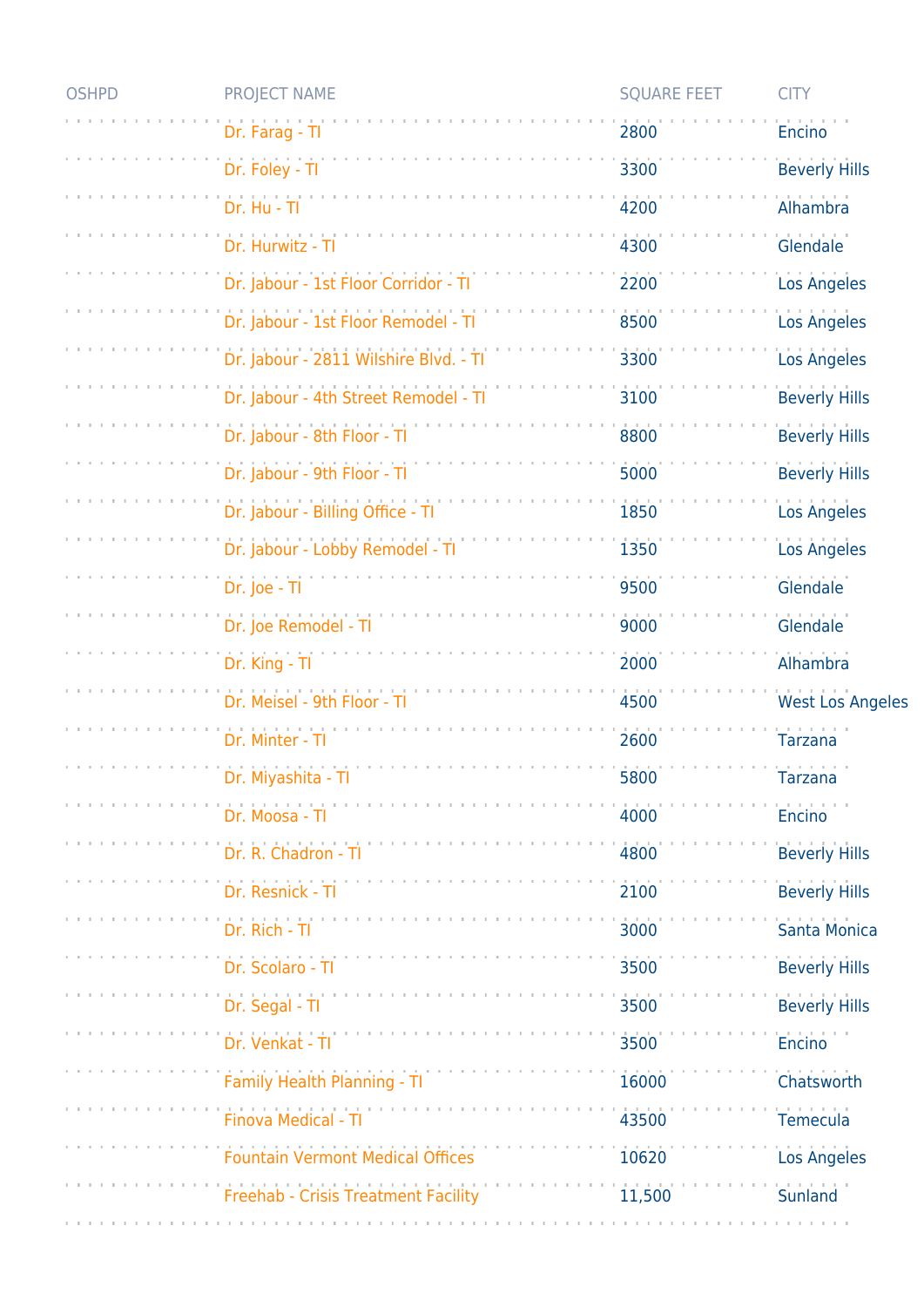| <b>OSHPD</b> | <b>PROJECT NAME</b>                                                     | <b>SQUARE FEET</b> | <b>CITY</b>             |
|--------------|-------------------------------------------------------------------------|--------------------|-------------------------|
|              | Freeman Health - T                                                      | 3100               | <b>Los Angeles</b>      |
|              | G.E. Main Office Remodel, I - TI                                        | 36250              | Los Angeles             |
|              | G.E. Main Office Remodel, II - TI                                       | 11200              | <b>Los Angeles</b>      |
|              | Garfield Cancer Center - 2nd Floor T.I - T                              | 4500               | <b>Monterey Park</b>    |
|              | <b>GE Medical Office Building - TI</b>                                  | 21125              | <b>Los Angeles</b>      |
|              | Healthcare Partners - TI                                                | 5200               | Arcadia                 |
|              | <b>Healthcare Partners - TI</b>                                         | 8100               | Pasadena                |
|              | Horizon Media - TI                                                      | 12000              | Pasadena                |
|              | Huntington Hospital - 55 California                                     | 4000               | Pasadena, CA            |
|              | Huntington Hospital Outpatient Pavillion - Breast<br>Center - TI        | 12000              | Pasadena                |
|              | Huntington Hospital Outpatient Pavillion -<br>Cardiology - TI           |                    |                         |
|              | Huntington Hospital Outpatient Pavillion - Imaging<br>Center - TI       | 16800              | Pasadena                |
|              | Huntington Hospital Outpatient Pavillion -<br><b>Neurosciences - TI</b> |                    |                         |
|              | Huntington Hospital Outpatient Pavillion -<br>Oncology                  | 14000              | Pasadena                |
|              | Huntington Hospital Outpatient Pavillion - Pre<br>Operatory - TI        |                    |                         |
|              | Imperial Stockwell Medical Offices - TI                                 | 15000              | Lynwood                 |
|              | Insite Health - EDIC Renovation - TI                                    | 5000               | <b>Thousand Oaks</b>    |
|              | Insite Health Temp Offices - TI                                         | 4700               | Encino                  |
|              | Institutional Design Group -TI                                          | 1500               | <b>Reseda</b>           |
|              | <b>Irvine Health Center - TI</b>                                        | 43300              | <b>Irvine</b>           |
|              | JR Industries - Exterior Face Lift - TI                                 | 12000              | <b>Westlake Village</b> |
|              | JR Industries Office/Warehouse - TI                                     | 21000              | <b>Westlake Village</b> |
|              | <b>Keller Williams</b>                                                  | 5500               | <b>Los Angeles</b>      |
|              | Kilgore Medical Offices - TI                                            | 6500               | <b>Beverly Hills</b>    |
|              | Lake Avenue Caltrans Office                                             | 12000              | Pasadena                |
|              | Lake Buildings 1-4 - TI                                                 | 22000              | Pasadena                |
|              |                                                                         |                    |                         |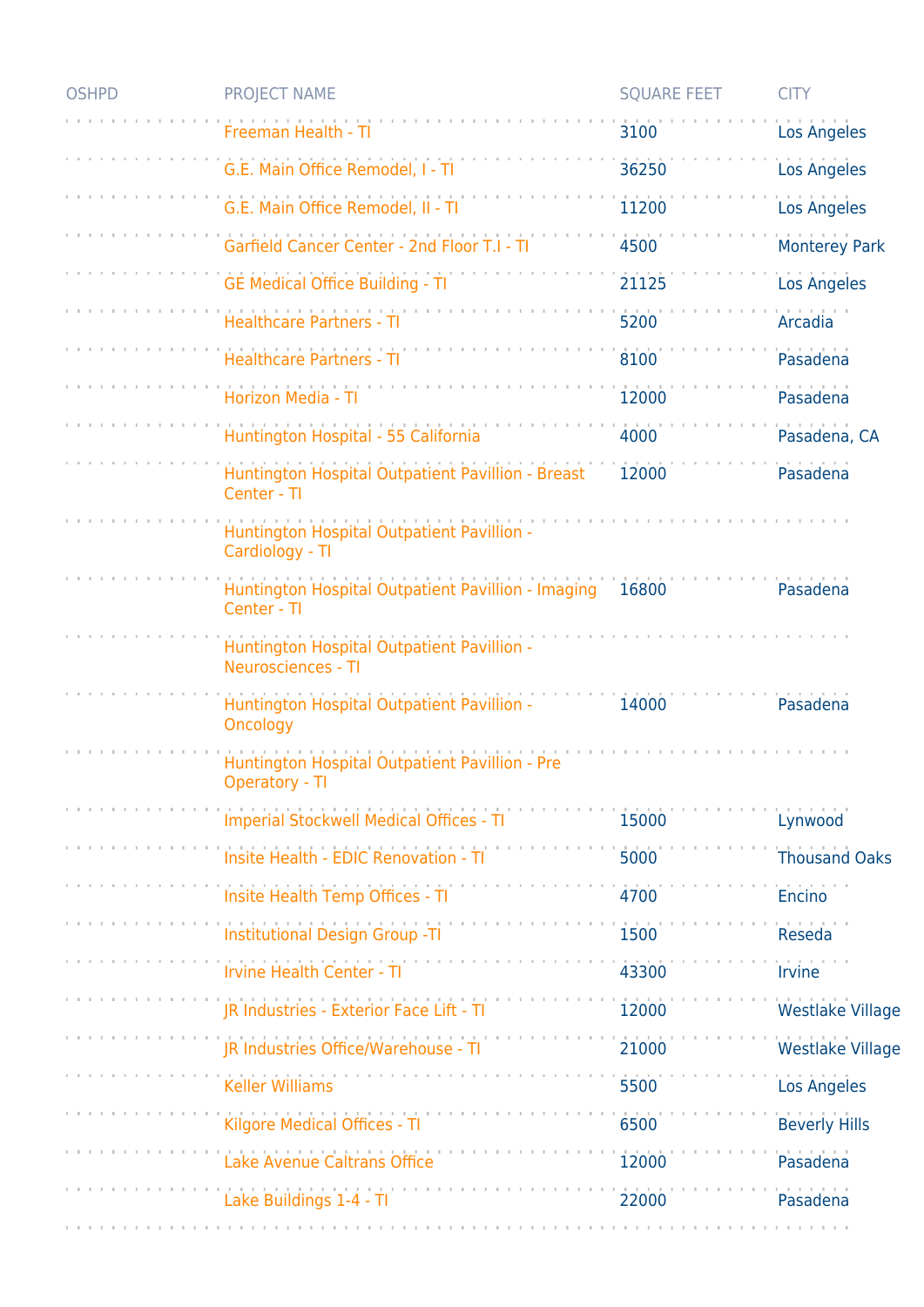| <b>OSHPD</b> | <b>PROJECT NAME</b>                                           | <b>SQUARE FEET</b> | <b>CITY</b>          |
|--------------|---------------------------------------------------------------|--------------------|----------------------|
|              | Lake Clear - Tl                                               | 9500               | Pasadena             |
|              | <b>Lake Street Commercial Renovation</b>                      | 35000              | Pasadena             |
|              | <b>Lawrence Properties - Tl</b>                               | 4500               | Goleta               |
|              | Lieb Hawthorn - T                                             | 2200               | Hawthorne            |
|              | Lillibridge - Dr. Urrea - Tl                                  | 6000               | <b>Los Angeles</b>   |
| Yes          | Long Beach Medical - Radiation Oncology CT<br>Replacement     |                    | Long Beach           |
|              | Long Beach Medical Clinic - TI                                | 13300              | Long Beach           |
|              | Long Beach Urology Center - TI                                | 5000               | Long Beach           |
|              | Los Alamitos Medical Center Remodel - T                       | 9500               | <b>Los Angeles</b>   |
|              | <b>LSG Imaging - TI</b>                                       | 3000               | <b>Santa Monica</b>  |
|              | Marion Medical - TI                                           | 27000              | Santa Maria          |
|              | MDIC - 2nd Floor - TI                                         | 7500               | <b>Los Angeles</b>   |
|              | MDIC - 9th Floor - TI                                         | 6500               | <b>Los Angeles</b>   |
|              | MDIC - Lobby Remodel - TI                                     | 3000               | Los Angeles          |
|              | Media Networks, Inc.                                          | 9100               | Long Beach           |
|              | <b>Medical Diagnostics Imaging Center</b>                     | 10000              | <b>Thousand Oaks</b> |
|              | <b>Midvalley Commercial Center - TI</b>                       | 10500              | <b>Burbank</b>       |
|              | Mission Hospital Medical Center Suites 490 & 491 6800<br>- TI |                    | Mission Viejo        |
|              | Monterey MRI Clinic - TI                                      | 7500               | Monterey             |
|              | Motion Picture Hospital Toluca Lake - TI                      | 3500               | <b>Toluca Lake</b>   |
|              | National Genetic Institute - Freezer Farm - TI                | 25000              | Santa Monica         |
|              | National Genetic Institute - Suite 140 - TI                   | 2500               | Santa Monica         |
|              | National Genetic Institute - Suite 181 - TI                   | 1500               | Santa Monica         |
|              | <b>North Oaks Radiation - TI</b>                              | 6500               | <b>Thousand Oaks</b> |
|              | Northridge Physician's Plaza - Tl                             | 14700              | Northridge           |
|              | Northrop Gruman, West LA - TI                                 | 5000               | Los Angeles          |
|              | Nu-Med - TI                                                   | 8500               | <b>Sherman Oaks</b>  |
|              | Oasis Radiology Conference Center - TI                        | 4500               | La Quinta            |
|              |                                                               |                    |                      |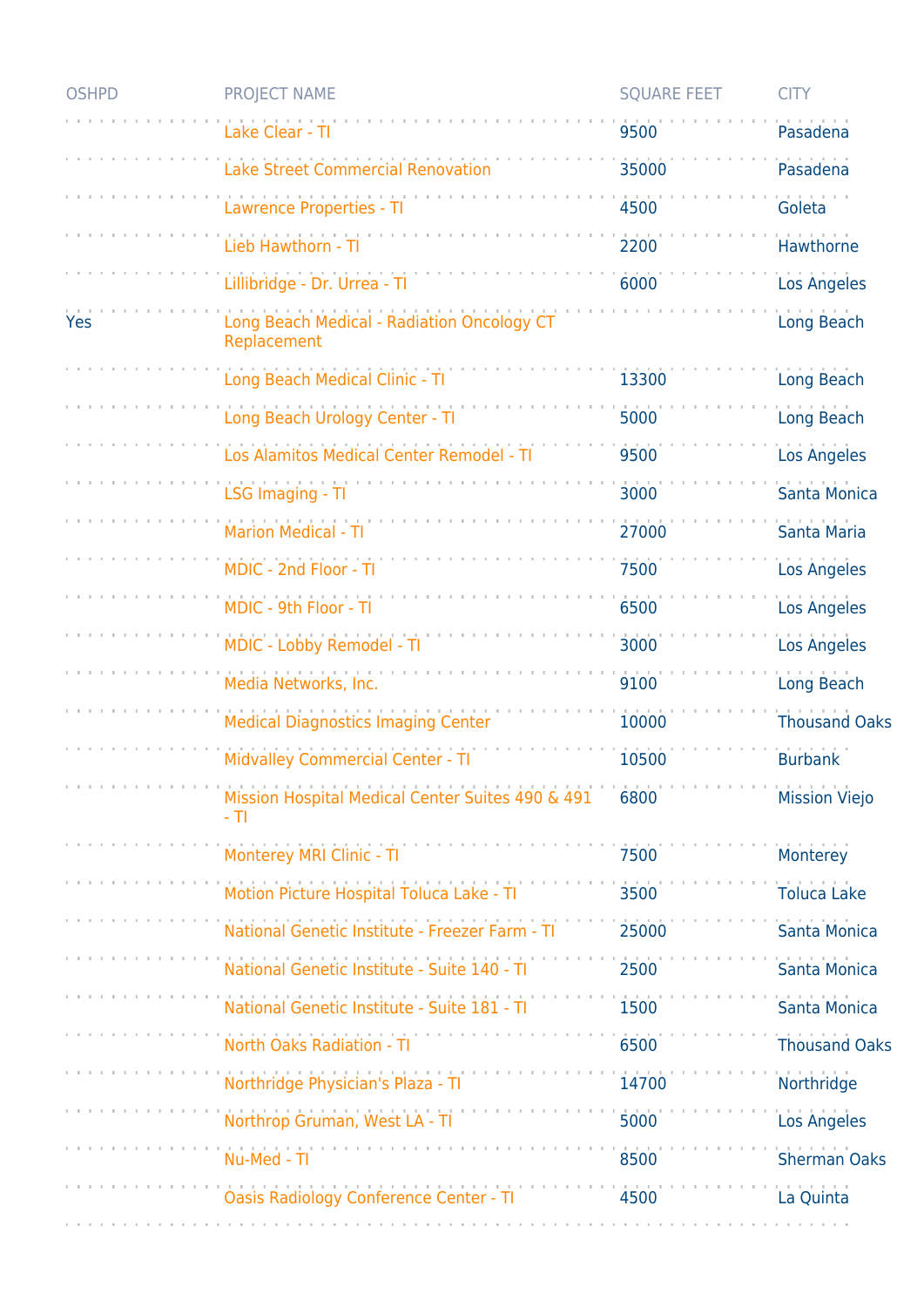| <b>OSHPD</b> | <b>PROJECT NAME</b>                                          | <b>SQUARE FEET</b> | <b>CITY</b>                 |
|--------------|--------------------------------------------------------------|--------------------|-----------------------------|
|              | nkin and Wilson Medical Offices -                            | 6200               | Pasadena                    |
|              | <b>ORNDA - Beverly Hills - TI</b>                            | 7500               | <b>Beverly Hills</b>        |
|              | Pasadena Humane Society - Parking Garage<br>Lighting         |                    | Pasadena                    |
|              | PBS - EPI Remodel - TI                                       | 4780               | <b>Van Nuys</b>             |
|              | Peak Health Medical Plaza - TI                               | 26500              | <i><u><b>Irvine</b></u></i> |
|              | Picker International Main Office - TI                        | 3500               | <b>Brea</b>                 |
|              | Priority One - Annex Building - TI                           | 9700               | Chatsworth                  |
|              | Priority One Electronics - Chatsworth - TI                   | 3000               | Chatsworth                  |
|              | Priority One Electronics - Irvine - TI                       | 3000               | Irvine                      |
|              | Priority One Electronics - San Jose - TI                     | 3000               | San Jose                    |
|              | Providence Tarzana Medical Center - Dr.<br>Rubenstein's - TI | 4500               | <b>Tarzana</b>              |
|              | Providence Tarzana Medical Center - TI                       | 10000              | <b>Tarzana</b>              |
|              | Providence Tarzana Medical Center Remodel - TI               | 5500               | <b>Tarzana</b>              |
|              | Prudential Insurance Bldg. - Simi - TI                       | 18400              | <b>Simi Valley</b>          |
|              | Reiss, Reed Medical Offices - TI                             | 5000               | Pasadena                    |
|              | Rubio Plaza - 300 - Tl                                       | 2000               | Encino                      |
|              | Rubio Plaza - 318 - Tl                                       | 3000               | Encino                      |
|              | Rubio Plaza - 320 - Tl                                       | 3000               | Encino                      |
|              | Rubio Plaza - Suite 406 - Tl                                 | 1500               | Encino                      |
|              | Rubio Plaza - Suite 407 - Tl                                 | 2500               | Encino                      |
|              | Samaritan Imaging - Women's Center - TI                      | 4200               | Los Angeles                 |
|              | San Fernando Valley Imaging - Doctor's Reading -<br>TI       | 4800               | Tarzana                     |
|              | San Jose Imaging Center - TI                                 | 5000               | San Jose                    |
|              | San Jose Medical Arts - TI                                   | 9500               | San Jose                    |
|              | San Jose Medical Offices - TI                                | 11000              | San Jose                    |
|              | San Jose Radiology - TI                                      | 6500               | San Jose                    |
|              | San Pedro Peninsula Hospital Outpatient - TI                 | 11250              | San Pedro                   |
|              |                                                              |                    |                             |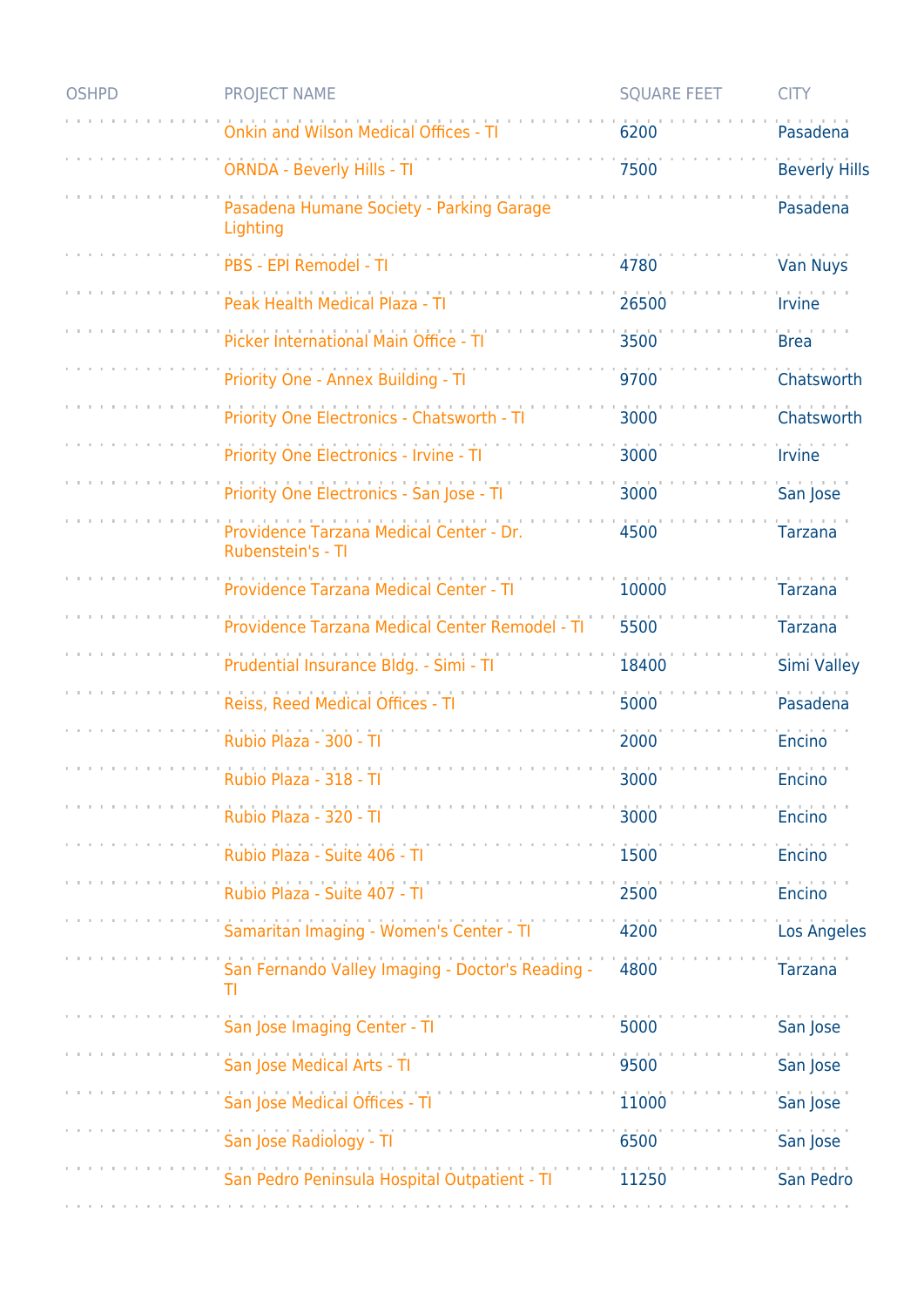| <b>OSHPD</b> | <b>PROJECT NAME</b>                                                                             | <b>SQUARE FEET</b>                                  | <b>CITY</b>        |
|--------------|-------------------------------------------------------------------------------------------------|-----------------------------------------------------|--------------------|
|              | <b>Sansum Occupational Medicine - TI</b>                                                        | 12000                                               | Santa Barbara      |
|              | Sansum SBMFC Anapamu Remodel - TI                                                               | 28000                                               | Santa Barbara      |
|              | Sansum SBMFC - Carpinteria- TI                                                                  | 18000                                               | Carpinterea        |
|              | Sansum SBMFC - Laboratory - TI                                                                  | 9500                                                | Santa Barbara      |
|              | Sansum SBMFC - Ophthalmology - TI                                                               | 4000                                                | Santa Barbara      |
|              | Sansum SBMFC - Purchasing - TI                                                                  | 28000                                               | Santa Barbara      |
|              | Sansum SBMFC Podiatry - TI                                                                      | 4000                                                | Santa Barbara      |
|              | Santa Anita Medical Suite 208 - TI                                                              | 3700                                                | Arcadia            |
|              | Santa Anita Medical Suite 209 - TI                                                              | 4350                                                | <b>Arcadia</b>     |
|              | Santa Anita Medical Suite 210 - TI                                                              | 4775                                                | Arcadia            |
|              | Santa Anita Medical Suites 401 & 405 - TI                                                       | 9200                                                | Arcadia            |
|              | Santa Anita Medical Suites 605 & 608 - TI                                                       | 8800                                                | <b>Arcadia</b>     |
|              | Santa Barbara Medical Foundation Clinic - TI                                                    | 45000                                               | Santa Barbara      |
|              | Santa Monica Laboratory - TI                                                                    | 11500                                               | Santa Monica       |
|              | Simi Valley Chiropractic - TI                                                                   | 3850                                                | <b>Simi Valley</b> |
|              | Southern Cats - Marketing Dept. - TI                                                            | 6000                                                | Ontario            |
|              | Southern Cats Kern Valley                                                                       | 16000                                               | Ontario            |
|              | Southern Cats Warehouse - TI                                                                    | 25000                                               | Ontario            |
|              | Spring Realty Renovation - TI                                                                   | 4500                                                | Chatsworth         |
|              | St. Vincent Medical Building, Suite 707 - Ti                                                    | 2500                                                | Los Angeles        |
|              | State Street Office Bldg. - Ti                                                                  | 9000                                                | Santa Barbara      |
|              | and the contract of the contract of the contract of the contract of<br><b>Stoner Avenue - T</b> | 4000                                                | <b>West Covina</b> |
|              | Summer Healthcare Center - TI                                                                   | 8000                                                | Arcadia            |
|              | .<br>Tarzana Medical Womens Auditorium - TI                                                     | 4500                                                | Tarzana            |
|              | Tarzana Radiology - TI                                                                          | 950                                                 | <b>Tarzana</b>     |
|              | Tarzana Radiology Office - TI                                                                   | 1000                                                | <b>Tarzana</b>     |
|              | $-71$ $1900$<br>Tarzana Radiology Office Remodel - TI                                           |                                                     | Tarzana            |
| Yes          | Tarzana Treatment Center - 6005 Yolanda Ave. -<br>Remodel                                       | and the contract of the contract of the contract of | <b>Tarzana</b>     |
|              |                                                                                                 |                                                     |                    |